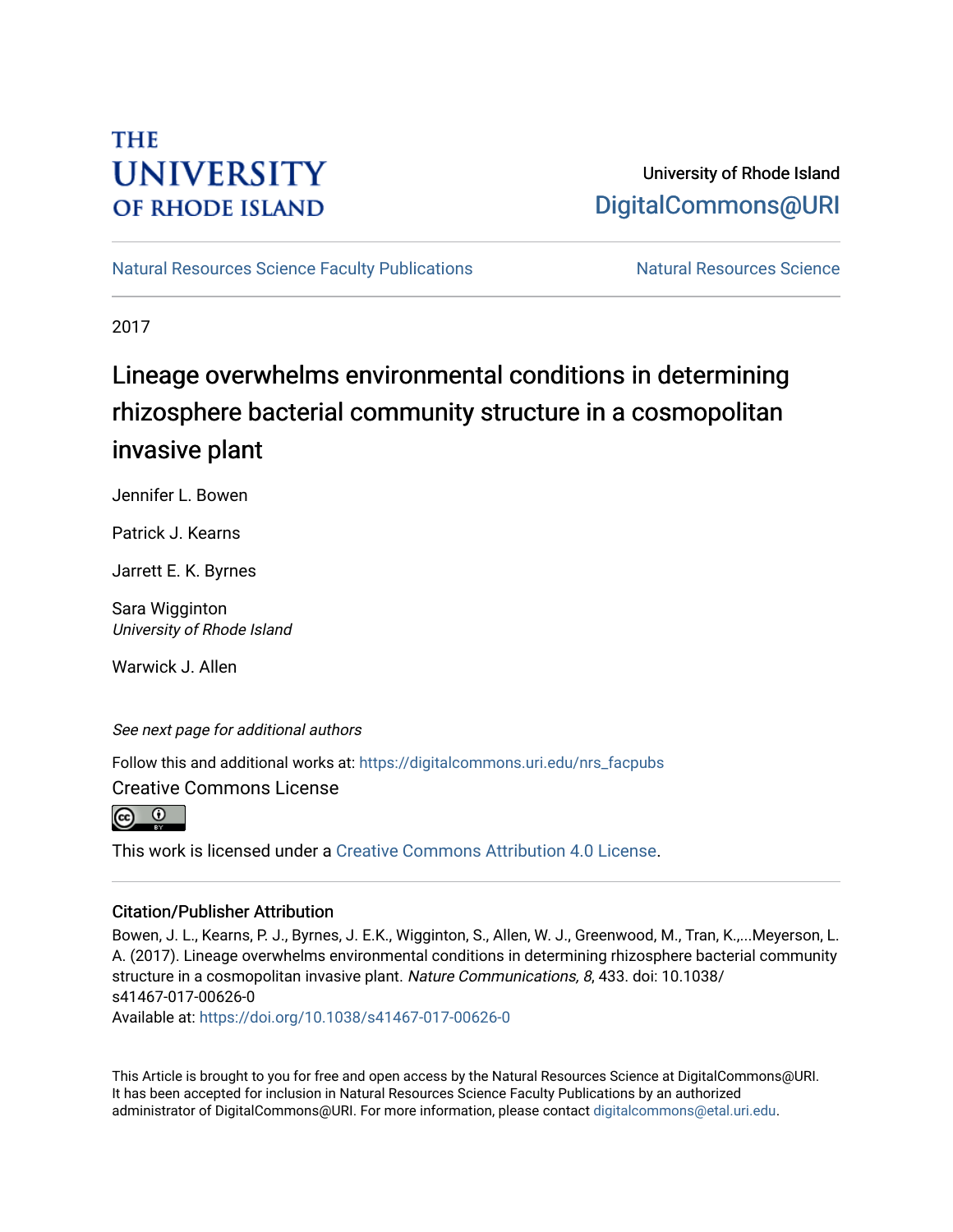#### Authors

Jennifer L. Bowen, Patrick J. Kearns, Jarrett E. K. Byrnes, Sara Wigginton, Warwick J. Allen, Michael Greenwood, Khang Tran, Jennifer Yu, James T. Cronin, and Laura A. Meyerson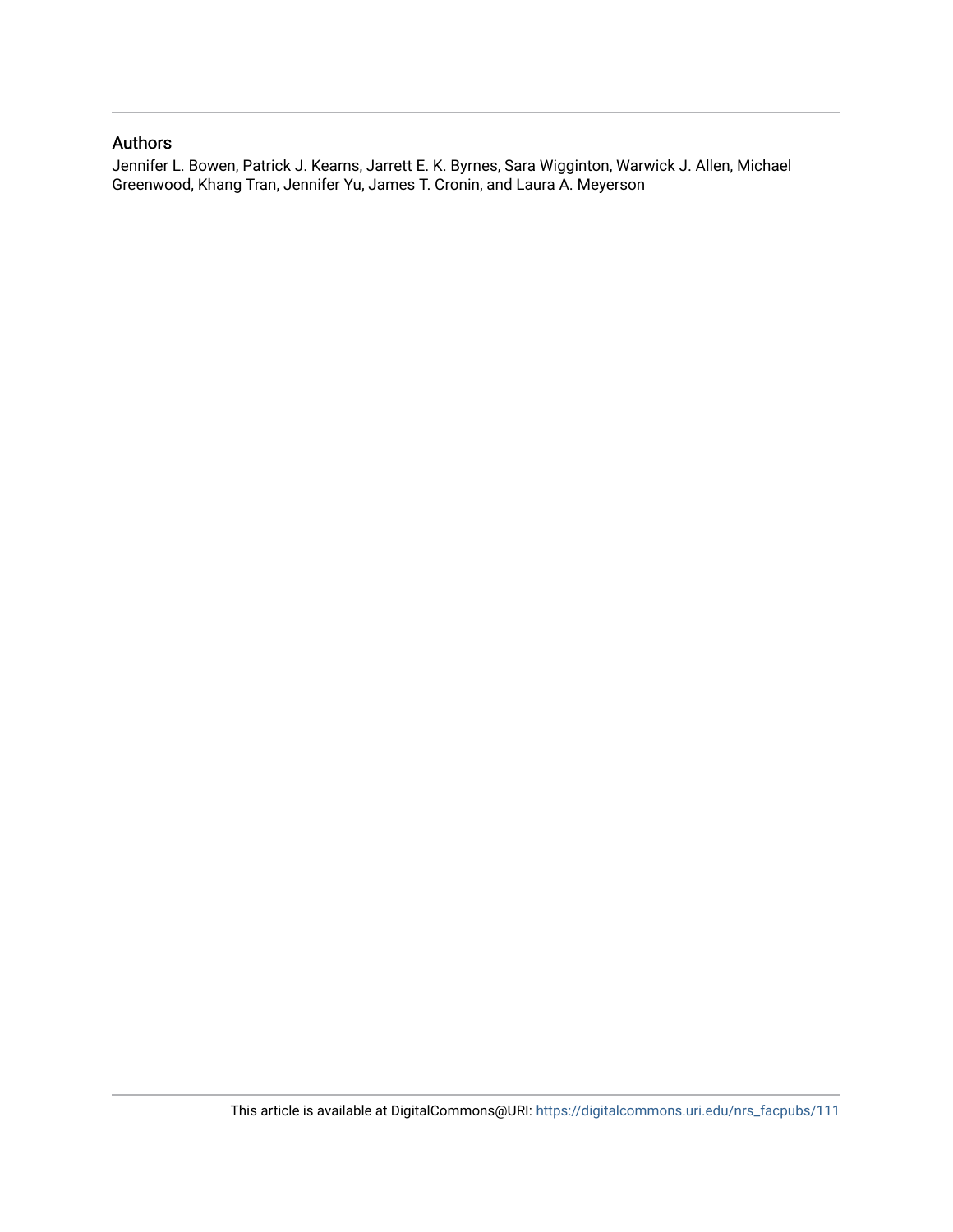

### **ARTICLE**

DOI: 10.1038/s41467-017-00626-0 **OPEN**

# Lineage overwhelms environmental conditions in determining rhizosphere bacterial community structure in a cosmopolitan invasive plant

Jennifer L. Bowen<sup>1</sup>, Patrick J. Kearns<sup>1</sup>, Jarrett E.K. Byrnes<sup>2</sup>, Sara Wigginton<sup>3</sup>, Warwick J. Allen<sup>4,5</sup>, Michael Greenwood<sup>2</sup>, Khang Tran<sup>2</sup>, Jennifer Yu<sup>2</sup>, James T. Cronin<sup>4</sup> & Laura A. Meverson<sup>3</sup>

Plant–microbe interactions play crucial roles in species invasions but are rarely investigated at the intraspecific level. Here, we study these interactions in three lineages of a globally distributed plant, Phragmites australis. We use field surveys and a common garden experiment to analyze bacterial communities in the rhizosphere of P. australis stands from native, introduced, and Gulf lineages to determine lineage-specific controls on rhizosphere bacteria. We show that within-lineage bacterial communities are similar, but are distinct among lineages, which is consistent with our results in a complementary common garden experiment. Introduced P. australis rhizosphere bacterial communities have lower abundances of pathways involved in antimicrobial biosynthesis and degradation, suggesting a lower exposure to enemy attack than native and Gulf lineages. However, lineage and not rhizosphere bacterial communities dictate individual plant growth in the common garden experiment. We conclude that lineage is crucial for determination of both rhizosphere bacterial communities and plant fitness.

<sup>&</sup>lt;sup>1</sup> Department of Marine and Environmental Sciences, Marine Science Center, Northeastern University, 430 Nahant Road, Nahant, MA 01908, USA. <sup>2</sup> University of Massachusetts Boston, 100 Morrissey Boulevard, Boston, MA 02125, USA. <sup>3</sup> Department of Natural Resources Science, University of Rhode Island, Woodward Hall, 9 East Alumni Avenue, Kingston, RI 02881, USA. <sup>4</sup> Department of Biological Sciences, Louisiana State University, 202 Life Sciences Building, Baton Rouge, LA 70803, USA. <sup>5</sup>Present address: The Bio-Protection Research Centre, Lincoln University, PO Box 84, Lincoln 7647, New Zealand. Correspondence and requests for materials should be addressed to J.L.B. (email: [je.bowen@northeastern.edu\)](mailto:je.bowen@northeastern.edu)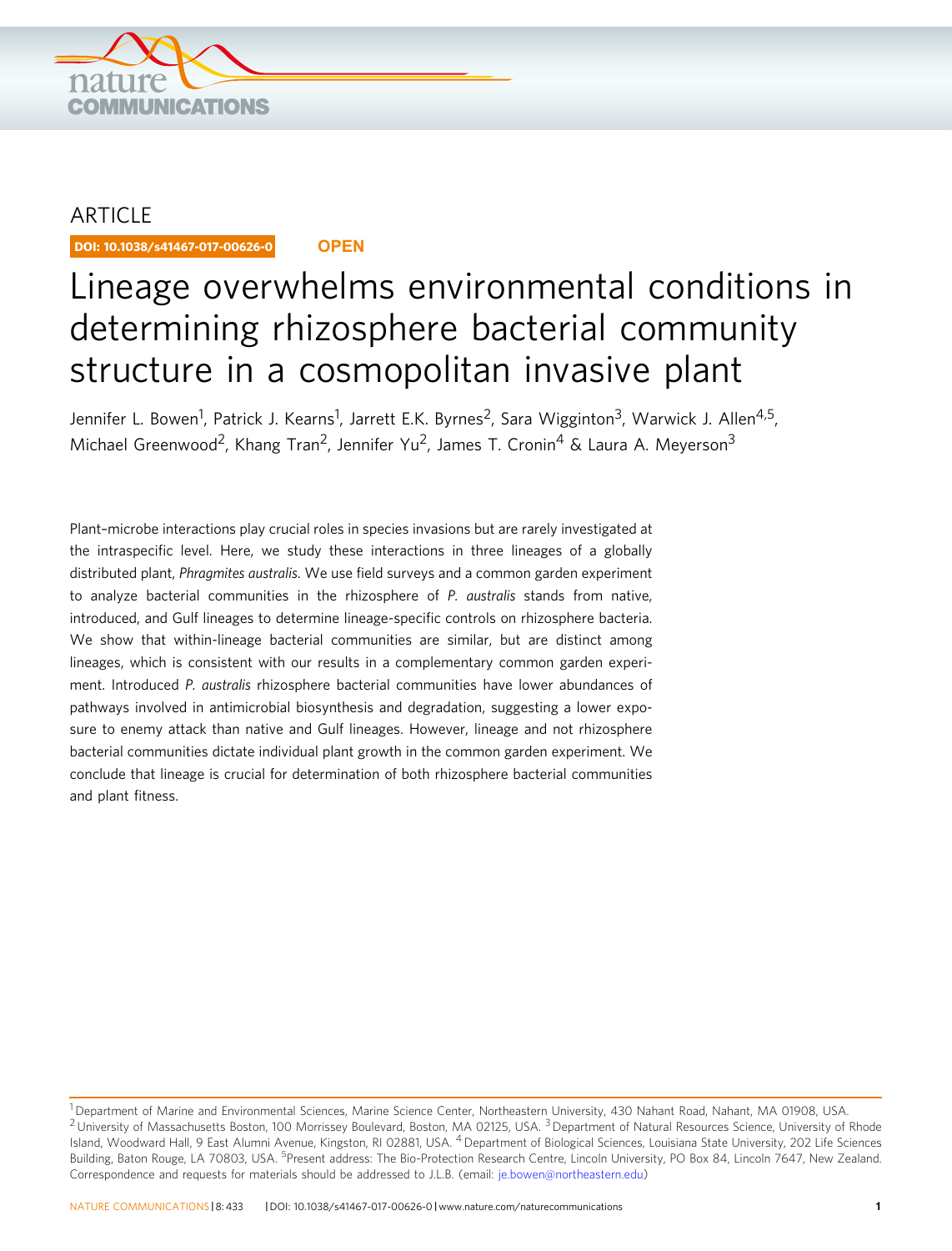<span id="page-3-0"></span>nteractions between plants and soil microorganisms that occur<br>in the rhizosphere create microhabitats that result in plant<br>species-specific rhizosphere microbial communities. These<br>interactions are highly localized in the nteractions between plants and soil microorganisms that occur in the rhizosphere create microhabitats that result in plant species-specific rhizosphere microbial communities. These cent to plant roots and play a critical role in plant fitness<sup>[1,](#page-8-0) 2</sup>. There is extensive literature on host–microbe interactions<sup>[3](#page-8-0), 4</sup>, much of which suggests that environmental factors typically outweigh heritable factors in structuring microbiomes<sup>[5](#page-8-0)</sup>, despite genome wide association studies that link host loci to microbial community structure<sup>[6](#page-8-0)</sup>. However, we lack an understanding of the extent of intraspecific variation in plant–soil microbe interactions, particularly among invasive plant populations, which could provide insights into why some genotypes are more successful than others. While there is evidence of intraspecific variation in microbial communities among cultivated plant species<sup>[7](#page-8-0)-12</sup>, it is unclear whether intraspecific forcing is sufficient to overwhelm environmental influences to structure rhizosphere microbial communities in wild plant species.

Micallef et al.<sup>[8](#page-8-0)</sup> documented unique rhizosphere microbial communities among different genotypes of Arabidopsis thaliana when grown in common soil and attributed those changes to genotype-specific variation in root exudates. Similarly, different wheat<sup>9</sup>, corn<sup>10, [11](#page-8-0)</sup>, and rice<sup>12</sup> cultivars all demonstrate unique microbial signatures in their rhizosphere soils. However, most studies of this nature are typically executed either in a laboratory setting with common soil or in a small number of similar field plots<sup>9</sup>. Exceptions, however, include a study of corn cultivars grown across multiple locations that suggests geographical differences are more important than cultivar differences in struc-turing microbial communities<sup>[7](#page-8-0)</sup>, a pattern that is duplicated in natural populations of the cottonwood tree (Populus deltoides)<sup>13</sup>. Very few studies have evaluated the interplay between biogeography and intraspecific genetic factors in structuring the rhizosphere microbiome.

Refining our understanding of the interactions between plant genotype, biogeography, and the microbiome is a critically important research priority to promote sustainable agriculture<sup>[14](#page-8-0)</sup> and is also crucial to our understanding of plant invasions. Escape from native soil plant pathogens is often invoked as one reason for the success of exotic invasive species<sup>15</sup>. Reduced pathogen loads could decrease the need of invaders to allocate resources to pathogen defense, for example via root exudates that stimulate antibiotic production in the rhizosphere $8$ . These resources, instead, could be reallocated to traits that enhance the competitive ability of the invasive plant<sup>16</sup>. If true, we might expect to see a greater homogeneity in the microbial community structure of native populations compared to introduced populations because of the need to maintain robust pathogen defenses. In contrast, invasive populations that do not use resources for pathogen defense would be more likely to have divergent microbial communities that are dominated by local soil generalists  $16$ , therefore showing decreasing similarity with distance among invasive lineages.

Phragmites australis is a globally distributed plant that is also a harmful invader in North America. It is among the best-studied uncultivated plants $17$  and is considered a model species for plant invasions $^{18}$  $^{18}$  $^{18}$ . In North America there are at least three lineages of P. australis that grow sympatrically, including an invasive lineage (haplotype M, hereafter "Introduced") that was introduced to North America from Europe<sup>19</sup> at least 150 years ago<sup>[20](#page-8-0)</sup>. Other lineages of P. australis include multiple haplotypes of the native North American lineage (hereafter "Native"), and one Gulf coast lineage, (haplotype I, hereafter "Gulf"), whose origin is undetermined but appears to have been present in North America for thousands of years<sup>[19](#page-8-0)–[26](#page-8-0)</sup>. Across North America, Introduced P. australis is highly dominant in coastal and inland marshes, affects multiple trophic levels and ecosystem processes, and is costly to eradicate<sup>27</sup>. Because the three different lineages of P. *australis* are widespread and grow sympatrically across North America, this species provides a unique opportunity to study the similarities and differences in the rhizosphere bacterial communities both among plant lineages with known phylogenies and across a wide range of geographical distances.

Here, we investigated whether there were distinct rhizosphere bacterial communities associated with different P. australis lineages in both a field survey and common garden experiment. We hypothesized that if plant–microbe interactions facilitated invasions, Introduced P. australis populations would have more heterogeneous rhizosphere bacterial communities than Native or Gulf populations. Since soil microbes are typically controlled by local edaphic characteristics<sup>[28](#page-8-0)–31</sup>, homogeneity of rhizosphere bacteria within P. australis lineages across the sampling range, along with heterogeneity among lineages in our field experiment, would be consistent with our hypothesis that lineage-specific forcing is structuring rhizosphere bacterial communities. Our results, confirmed in both a field survey and a common garden



Fig. 1 Differences in microbial community structure among lineages and as a function of distance between sampling locations. a Principal coordinates analysis of Bray-Curtis dissimilarity for the microbial communities associated with Native (green), Gulf (blue) and Introduced (orange) lineages of Phragmites australis, collected from across the United States (Supplementary Fig. 1). **b** Bray-Curtis dissimilarity plotted as a function of the distance (km) between sampling locations. Regression statistics are found in Supplementary Table 2.  $n = 5$  replicates per P. australis population (eight Introduced populations, five Gulf populations, eight Native populations)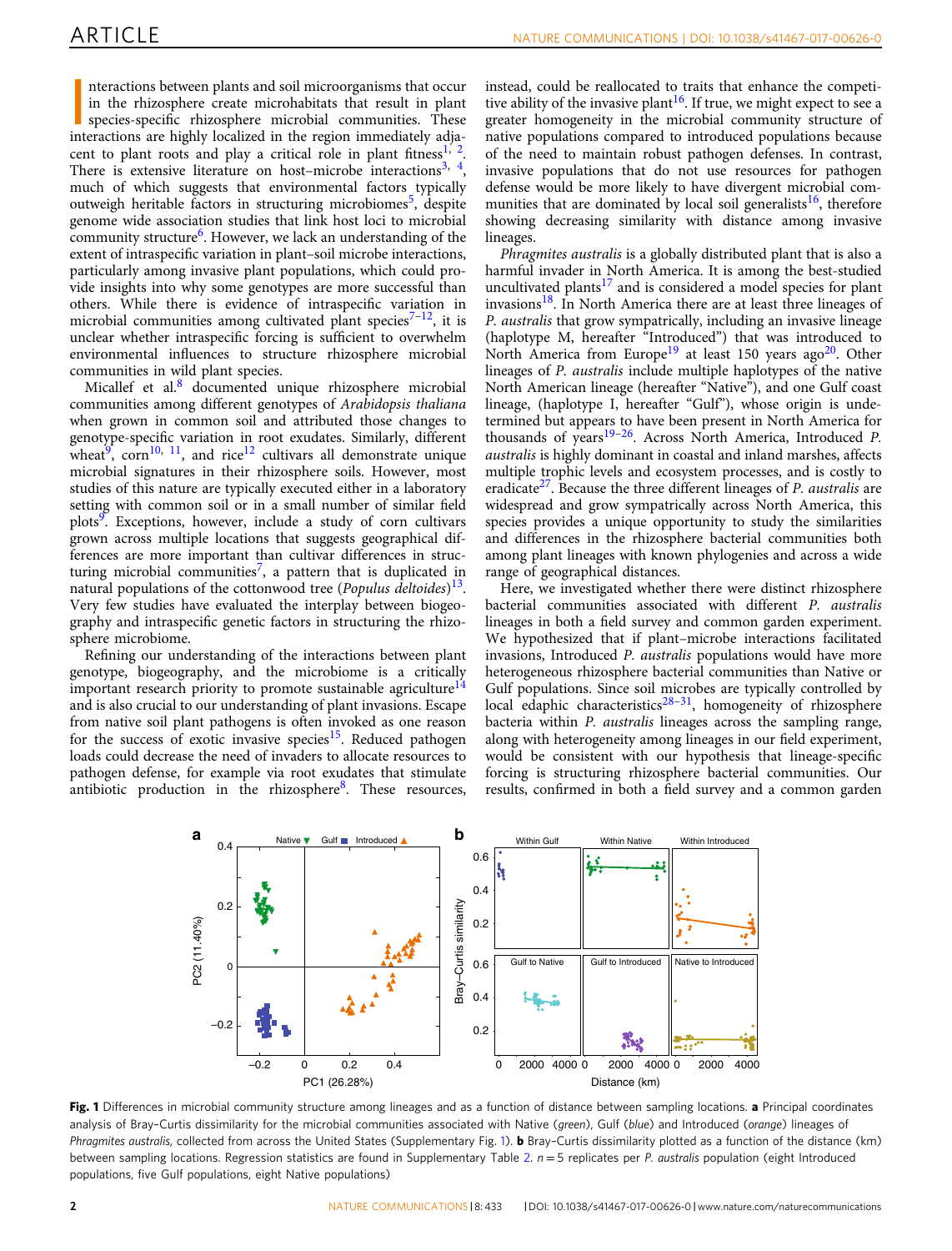<span id="page-4-0"></span>

Fig. 2 Core microbiome analysis for each lineage. Abundance of taxa belonging to the core microbiome of different Phragmites australis lineages. Colored bars indicate the taxon was present in 100% of the samples for that lineage, whereas gray bars indicate that it was only present in some samples

experiment, indicate that the rhizosphere bacterial community is structured by plant lineage, with the Introduced lineage demonstrating evidence of decreased enemy attack compared to the Gulf and Native lineages.

#### Results

Overview of experiments. We performed a field survey in which we collected rhizosphere soils from multiple P. australis populations across three lineages at 21 locations spanning the continental United States (Supplementary Table 1, Supplementary Fig. 1). At three locations (Block Island, RI; Great Bay, NH; and Falmouth, MA), we collected rhizosphere soil samples from cooccurring Native and Introduced P. australis populations, allowing us to more closely examine the relative strength of both lineage and geographic proximity in structuring rhizosphere bacterial communities. It is possible, however, that homogeneity in the bacterial community within lineages could also arise from different microhabitat preferences maintained by each lineage, so we confirmed the role of lineage as a driver of bacterial community structure in a common garden experiment. We grew multiple populations from each lineage individually from surface sterilized rhizomes in homogenized (though not sterilized) potting soil under identical greenhouse conditions. For both the field and common garden experiment we used high throughput sequencing of the 16S rRNA gene to examine the entire bacterial community and its gene product, 16S rRNA, to assess which bacteria were actively synthesizing proteins and were therefore more likely to be influencing plant fitness (see Methods).

Field survey. Even at continental scales, our results reveal a remarkable influence of P. australis lineage on the structure of the bacterial community (Fig. [1a](#page-3-0)). A principal coordinates analysis of Bray–Curtis similarity indicates that the rhizosphere bacterial communities of the Native, Gulf, and Introduced lineages were distinct from one another, regardless of where in North America they were collected (permutational multivariate analysis of variance (PERMANOVA);  $F_{2,107} = 22.38$ ,  $p < 0.001$ ). We also found similar results when we examined the potentially active community (Supplementary Fig. 2; PERMANOVA,  $F_{2,75} = 8.13$ ,  $p < 0.001$ ), indicating that lineage may be a sufficiently strong determinant of bacterial community structure that it overwhelms local environmental conditions even among the active community, which would be more likely to respond to local environmental variation.

The rhizosphere bacterial communities within the Gulf and Native lineages demonstrated stronger within-lineage similarity than the Introduced lineage (Fig. [1](#page-3-0)b, Supplementary Table 2). The lower overall similarity in community structure among Introduced populations ultimately resulted in an overall higher bacterial richness in the Introduced lineage compared to the other lineages (Supplementary Fig. 3; ANOVA,  $F_{5,206} = 56.5$ ,  $p < 0.01$ ). Remarkably, bacterial communities associated with sympatric Native and Introduced populations were less similar to one another than populations from within the same lineage collected >3000 km apart (Fig. [1b](#page-3-0)). The similarity among the bacterial communities within the Introduced lineage decreased with distance, a pattern not observed in the Native and Gulf lineages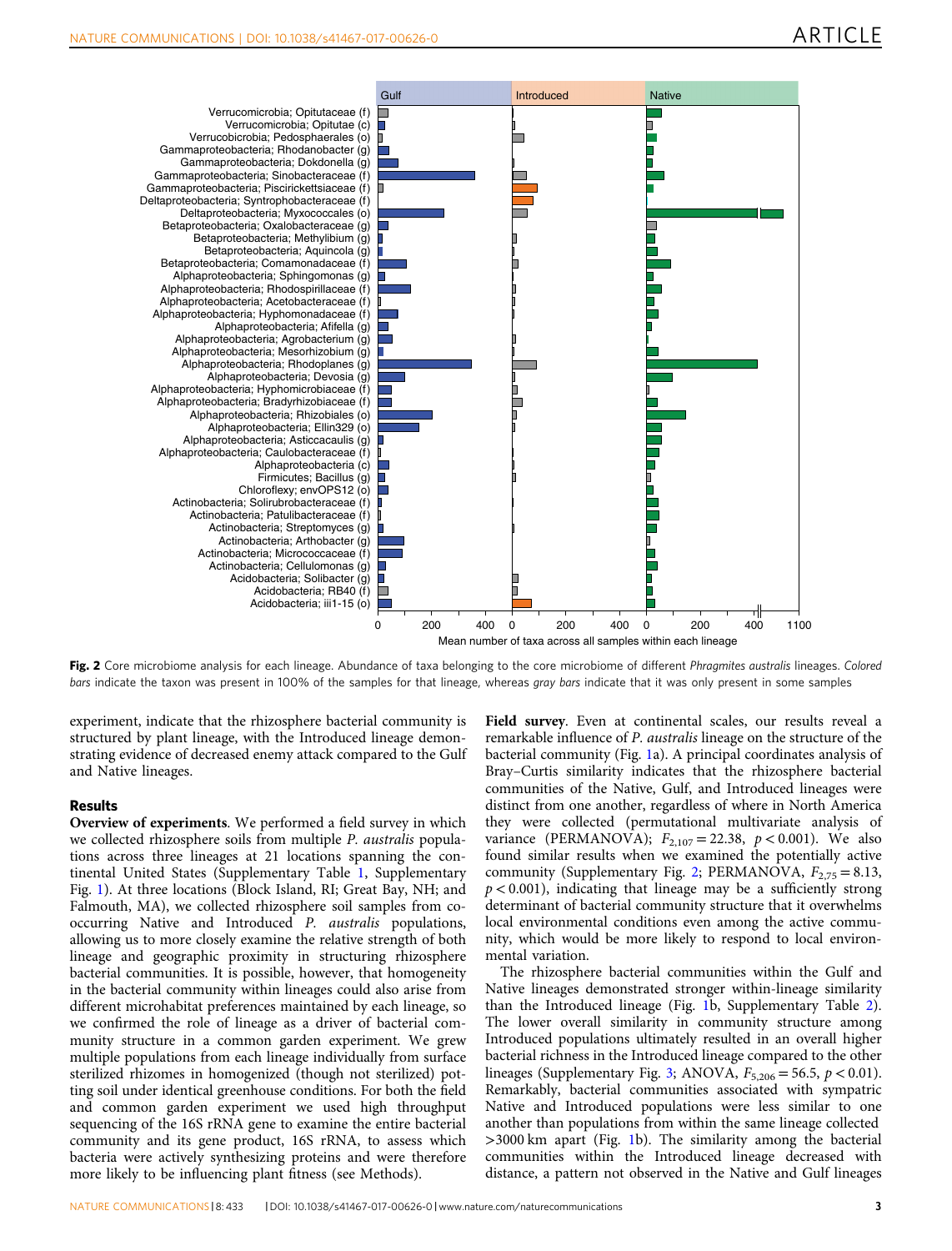and indicative of a higher rate of bacterial turnover in the Introduced lineage rhizospheres.

We examined the core microbiome of each lineage (taxa present in 100% of samples collected from across the continent). Despite striking differences in community structure among lineages (Fig. [1a](#page-3-0)), bacterial taxa within lineages displayed a core set of taxa that were consistent across large geographic regions (Fig. [2](#page-4-0)). Core microbiome members were predominantly heterotrophic taxa likely able to take advantage of the high primary productivity of P. australis. Surprisingly, while core Native and Gulf bacteria were sometimes present in the Introduced rhizospheres, abundances were typically low (Fig. [2](#page-4-0)). For example, the deltaproteobacterial order Myxococcales was among the most abundant orders identified but 77% of all Myxococcales in the total community were found in Native rhizospheres and only 4% were found in Introduced rhizospheres (Supplementary Table 3).

Common garden experiment. To investigate experimentally how different P. australis lineages shape the rhizosphere community and whether this ecosystem engineering contributes to plant fitness, we performed a common garden experiment on a subset of the field populations (Supplementary Table 1). We also sought to tease apart the effects of lineage on plant performance as mediated by lineage-specific effects on the soil bacterial community. We hypothesized that the three lineages grown in homogenized Metromix potting soil would develop distinct rhizosphere bacterial communities, and that these communities would influence plant productivity. Although similar initially (Fig. 3a, purple), 4 months of conditioning by the three different lineages caused soil bacterial communities to diverge dramatically (Fig. 3, Supplementary Tables 3 and 4). The total bacterial community (Fig. 3a, open symbols) formed three clusters; one from the Gulf, one exclusively from Introduced, and one that was a mix of Introduced and Native. Consistent with our field results, the active bacterial community (Fig. 3b) was strongly influenced by both lineage and source population. Active bacterial communities associated with the three Native populations (Fig. 3b, blue) were highly similar to each other, but divergent from Introduced and Gulf communities. In contrast, each individual population of active bacteria from both the Gulf (Fig. 3b, green) and Introduced (Fig. 3b, orange) lineages formed distinct non-overlapping clusters of points that were not only different from Native populations, but also different from each other.

To assess whether the lineage-specific differences in bacterial community structure could potentially play a role in plant fitness or invasion success, we used an ancestral state reconstruction model to infer the function of the bacterial community $32$ . We assessed three different KEGG pathways relevant to plant–microbe interactions, including Toxin and Metal Detoxification, Antimicrobial Biosynthesis, and Antimicrobial Degradation. All three pathways were significantly less abundant in the rhizospheres of the Introduced lineage after 4 months growing in our common garden experiment (Fig. [4\)](#page-6-0).

Structural equation modeling. Whether changes in the bacterial community affect invasion success ultimately depends on how these changes influence plant fitness related traits, measured here as biomass. However, plant fitness might also be driven by other modified soil properties or solely by plant lineage. We teased apart these direct and indirect effects of P. australis lineage using Structural Equation Modeling<sup>[33](#page-8-0)-[35](#page-8-0)</sup>. Common garden Introduced populations had lower bacterial activity and metabolism than Native and Gulf P. australis populations. Surprisingly, this lineage effect on bacterial community structure did not translate into



Fig. 3 Microbial community structure of different lineages of Phragmites australis grown in a common garden experiment. a Principal coordinates analysis of Bray–Curtis dissimilarity for the entire (open symbols) and active (closed symbols) microbial community, along with the pre-incubation community (purple). **b** Principal coordinates analysis of the Bray-Curtis dissimilarity values for just the active microbial community, indicating the importance of population (PERMANOVA,  $F_{59,14} = 20.56$ ,  $p < 0.001$ ), and lineage ( $F_{71.2}$  = 19.79,  $p < 0.001$ )

altered biomass of P. australis plants (Fig. [5](#page-6-0), Supplementary Table 5 and 6). Rather, while P. australis lineage shaped the bacterial community, its activity, and belowground soil properties, the influence of lineage on aboveground and belowground biomass was solely via direct effects. Thus, Phragmites australis lineage appears to be the primary driver of differences in the rhizosphere ecosystem and in plant biomass, at least for the 4-month-old plants in this common garden experiment. It is worth noting, however, that the observed differences in in the rhizosphere bacterial community could have indirect effects on co-occurring plants through spillover of generalist pathogens or mutualists, or by altering competitive interactions<sup>[36](#page-8-0)</sup>, effects we did not evaluate because each P. australis plant was grown individually.

#### **Discussion**

Our results expand on findings from lab-based studies of model organisms and agricultural cultivars<sup>[7](#page-8-0)-[12](#page-8-0)</sup> to document the important role of plant lineage in structuring the bacterial community of a wild plant species whose lineages diverged thousands of years ago<sup>[37](#page-8-0), [38](#page-8-0)</sup>. We demonstrate that different lineages of P. australis had unique bacterial signatures when samples were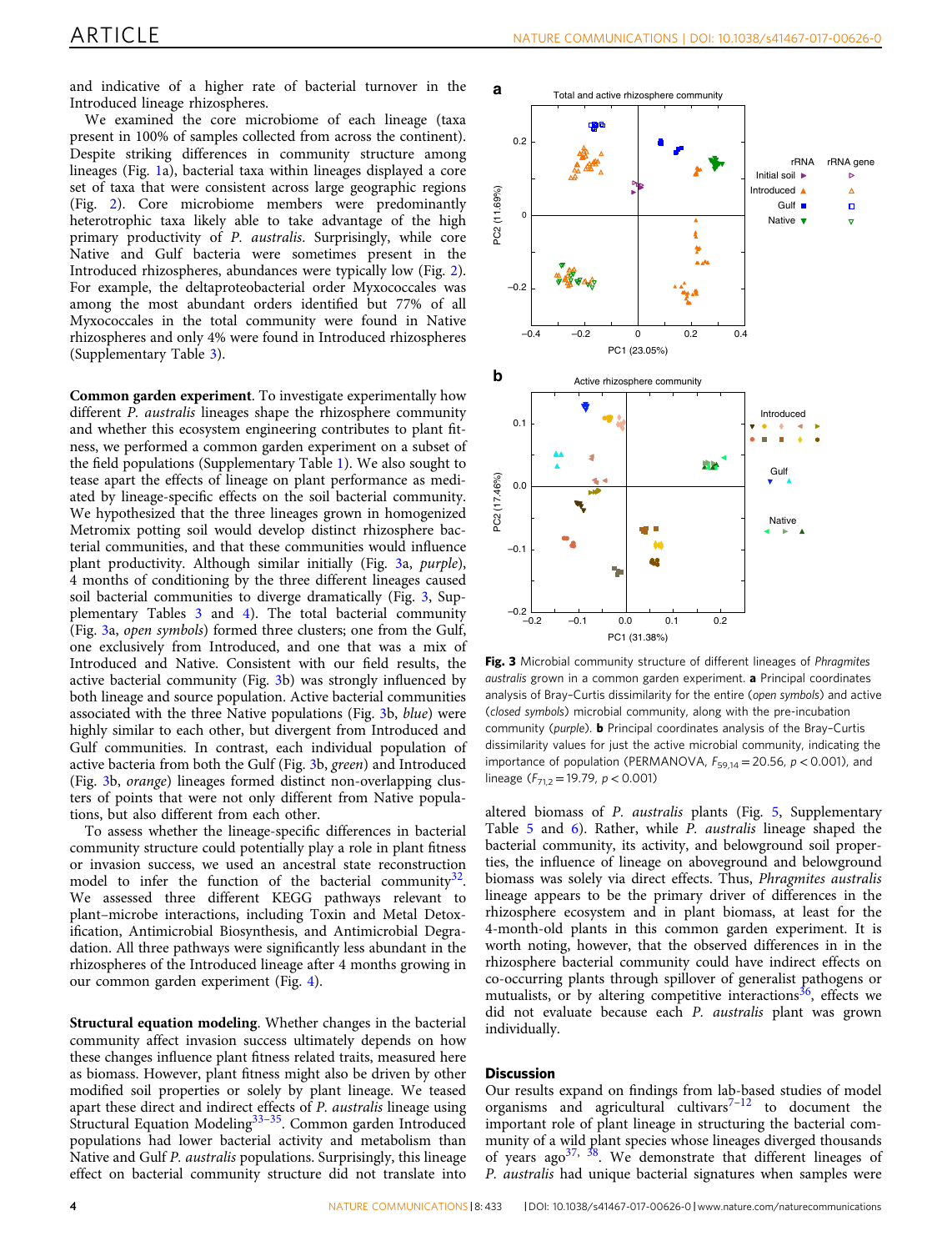<span id="page-6-0"></span>collected from across the continental United States. Numerous studies have documented the importance of local environmental features in structuring soil microbial communities<sup>[7,](#page-8-0) [13,](#page-8-0) [28](#page-8-0)–31</sup>, thus the divergence in bacterial communities between sympatric lineages growing in the same system suggests that lineage overwhelms local environmental conditions in determining rhizosphere bacterial community structure—results we were able to confirm with a common garden experiment.



Fig. 4 Abundance of KEGG pathways potentially associated with plant–microbe interactions in the rhizosphere soils of Introduced, Gulf, and Native lineages. In each of the three pathways, data are the mean  $\pm$ standard error of the mean and different letters denote significantly different means within each pathway. The abundance of each pathway was significantly lower in the Introduced lineage rhizosphere microbial communites than in those communities associated with the Gulf and Native lineages. Toxin/metal detoxification: ANOVA,  $F_{2.75} = 47.56$ ,  $p < 0.001$ ; antimicrobial biosynthesis: ANOVA,  $F_{2,75} = 35.23$ ,  $p < 0.001$ ; antimicrobial degradation: ANOVA,  $F_{2,75} = 29.33$ ,  $p < 0.001$ )

Differences between Native and Introduced P. australis have been observed in associated oomycete<sup>[39](#page-8-0)</sup> and archaeal commu-nities<sup>[40](#page-9-0)</sup>. These consistent differences between Native and Introduced lineages across multiple microbial domains support the view that lineage exerts a dominant control on soil rhizosphere communities, one that may promote invasion success through plant–soil feedbacks, spillover, and soil legacies  $36$ . In our common garden experiment, we found no evidence that lineage-driven bacterial communities directly affected plant fitness in the absence of competitors. Therefore, any effects of lineage-specific bacterial communities on invasion success likely comes from effects on competitors via plant–soil feedbacks. An extensive body of literature documents the important role of plant–soil feedbacks, particularly the escape from pathogens in the native range, in promoting invasion success $^{15, 41, 42}$  $^{15, 41, 42}$  $^{15, 41, 42}$  $^{15, 41, 42}$  $^{15, 41, 42}$  $^{15, 41, 42}$  $^{15, 41, 42}$ . These conclusions, however, are typically inferred from measuring plant growth responses when grown in soils that have been preconditioned with either native or invasive plants<sup>43</sup>, or from soils collected from native and invasive ranges $^{44}$  $^{44}$  $^{44}$ . Thus, in most cases the actual microbial mechanism for observed negative soil feedbacks is implied rather than documented. Although we have yet to test how the bacterial community changes after cross transplanting native and invasive plants into preconditioned soils, our work nonetheless sheds light on possible bacterial underpinnings of plant–soil feedbacks.

We hypothesized that if native lineages were under constant enemy attack they would have evolved specific associations with specialist rhizosphere bacteria that could aid in their defense from pathogens<sup>[15](#page-8-0), [45,](#page-9-0) 46</sup>. As a result, the bacterial communities associated with the native lineage should be similar regardless of geographical location. The much greater similarity observed within the Native and Gulf lineages, compared to the Introduced lineage, both in our field and our common garden experiment,



Fig. 5 Structural Equation Model fitted with range-standardized coefficients. Solid lines indicate that the driver influences the likelihood of the model via a  $\chi^2$ Likelihood ratio test. Dashed paths indicate no detectable influence of the driver (p > 0.05). Standardized coefficients are presented for each path. Letters a and b denote groupings via post-hoc tests.  $\chi^2$  test statistics can be found in Supplementary Tables 5 and 6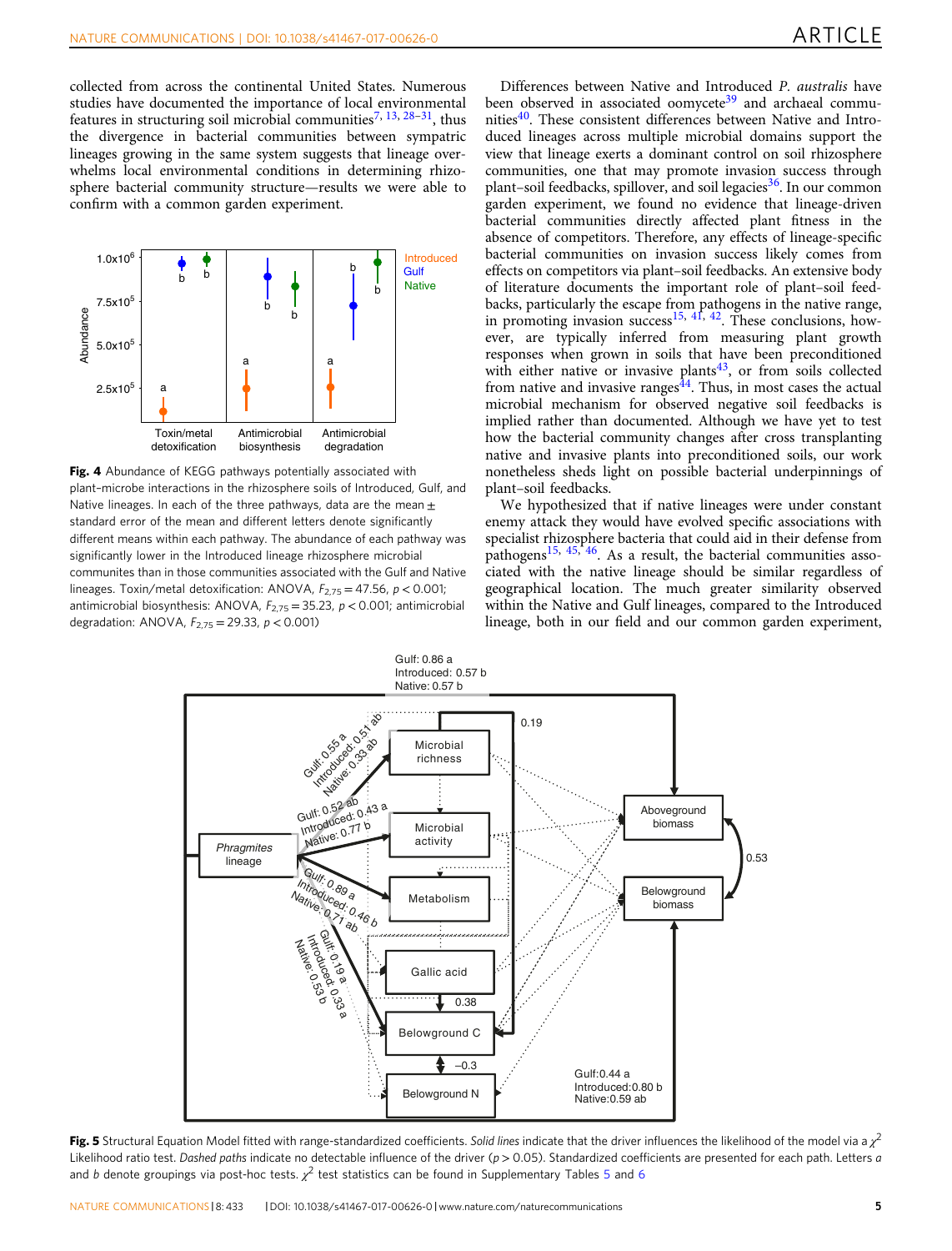supports this conclusion. The different abundances of important protein pathways that we observe (Fig. [4\)](#page-6-0) add additional support for the enemy release hypothesis. Introduced P. australis rhizosphere microbial communities had significantly lower abundances of pathways involved in antimicrobial biosynthesis and degradation, suggesting a lower exposure to enemy attack. Introduced P. australis, when freed from pathogens that were present in its native range, cease to dedicate resources to cultivation of a pathogen defense system. Thus, the bacterial community in the rhizosphere soils should show a greater contribution of local soil generalists, rather than specific taxa cultivated for pathogen defense. The greater change in bacterial turnover with distance in the Introduced lineage compared to the other lineages suggests that Introduced populations have a greater reliance on novel associations in soils from the introduced range that are derived from the pool of local microflora, a pool that would be expected to decrease in similarity with distance from the source population $47$ .

Our results support that the P. australis lineage played a critical role in structuring bacterial communities across large spatial scales. The importance of lineage overwhelmed the importance of local environmental factors in structuring bacterial communities both in the field and in a common garden greenhouse experiment. Globally, the spread of invasive species has reduced biodiversity $48$  and altered ecosystem function $49$ , and this work highlights another potential impact of species invasions—lineagespecific reshaping of endemic microbial communities. The higher belowground biomass of the Introduced P. australis lineage, compared to the Native lineage and to other native wetland plants it displaces, suggests that invasion-induced changes in microbial community could be widespread, though further work is needed to determine how far into the bulk soil these changes propagate. Microbes play key roles in ecosystem function and this bottomup engineering of the rhizosphere microbial community assembly by plant lineage could have repercussions for important ecosystem services provided by microbes, such as nutrient cycling and carbon sequestration. It is therefore essential that we take the next step to determine how these lineage-specific changes in the rhizosphere bacterial community translate to changes in P. australis associated ecosystem function.

#### Methods

Field sampling. During the summer and fall of 2015, we collected soil samples to assess the bacterial communities associated with Native, Introduced, and Gulf P. australis rhizosphere (Supplementary Table 1, Supplementary Fig. 1). We ran 20 m transects through the middle of previously identified stands of P. australis and excavated belowground material every 5 m, starting with an initial sampling at 0 m and collecting additional samples at 5, 10, 15 and 20 m distances ( $n = 5$  samples per transect, which we have previously shown to be robust to capture the dynamics within and between different plant rhizosphere bacterial communities $50$ ). At each sampling location we collected the soil directly associated with the roots. Soil samples were preserved in RNAlater and stored at −20 °C. At the same time, aboveground plant tissue was collected to verify lineage and for measurement of carbon, nitrogen, and gallic acid concentration. Haplotypes of P. australis lineages were confirmed by cpDNA sequencing<sup>23</sup>.

Common garden experimental design. We maintain multiple populations of P. australis, whose lineages have been confirmed by RFLP analysis according to the methods of Saltonstall<sup>23</sup>, in a laboratory at the University of Rhode Island. For this experiment, we selected 15 different source populations that had been growing in the Rhode Island common garden for at least 3 years. Three source populations were from the Native lineage, two were from the Gulf lineage, and ten were from the Introduced lineage. The original plants were collected from across Eastern North America, spanning a latitudinal gradient from Quebec to Louisiana. Multiple individuals of each plant were propagated in water in the greenhouse from same length stem cuttings so replicates of each population were genetically identical and of standard size. When the aerial shoots of the propagules were sufficiently large (>2.5 cm in length) they were separated from the larger stem on which they were growing by cutting the stem 2.5 cm on either side of the node from which the stem emerged. The surfaces of the plants and roots were dipped in a 10% bleach solution to remove any surface associated microbes and each propagule was individually

planted in a clean, bleached cone-shaped "deepot" container  $(2.5" \times 10"$ , D40L, Stuewe and Sons, Inc.) filled with sifted and homogenized Metromix potting soil. Individual deepots were randomly positioned in racks and racks were rotated regularly to avoid location-specific effects on plant growth. Plants were grown in the greenhouse under identical conditions of water and light for 4 months, at which point individual plants were harvested. To harvest, we gently removed the entire plant from the cone. After allowing loose soil to shake free, we then collected remaining root associated soil into individual cryovials that were immediately frozen in liquid nitrogen. Remaining roots were cleaned of any residual soil and roots, shoots, and residual soils were separately bagged and dried for later analysis.

**Soil and plant tissue analysis**. Plant shoots and roots were oven-dried at 70 °C to a constant biomass and weighed to determine the total aboveground and belowground biomass for each plant. Leaves were lyophilized and ground to a fine powder in the laboratory. Carbon and nitrogen content of both the aboveground and belowground plant tissue was determined on a Perkin Elmer 2400 Series Elemental Analyzer (Waltham, MA) at the University of Massachusetts Environmental Analytical Facility following standard operating procedures. The coefficient of variation in replicate analysis was 0.016 for %C and 0.025 for %N. Total phenolics (nM g−<sup>1</sup> of dried plant tissue) were estimated using a microplate modified version of the Folin-Ciocalteu method<sup>51</sup>. Colorimetric methods were used to determine  $NO_3$ <sup>-[52](#page-9-0)</sup>) and  $NH_4$ <sup>+53</sup>) concentrations using a Bio-Tek microplate reader (Powerwave 340, Winooski, VT).

Nucleic acid extraction, amplification, and sequencing. Five replicates from each population were haphazardly selected for molecular analysis of the total and active bacterial communities. DNA was extracted from approximately 0.25 g of soil using the MoBio PowerSoil DNA Isolation Kit (Carlsbad, CA) following manufacturer's instructions. RNA was extracted from an additional 0.5 g of soil following a protocol originally developed by Mettle et al.<sup>[54](#page-9-0)</sup> and modified as described by Kearns et al.<sup>[50](#page-9-0)</sup>. Briefly, cells were lysed by vortexing with 0.17 mm glass beads in 700 µl PBL buffer (5 mM Tris-HCl (pH 5.0), 5 mM Na2EDTA, 0.1% (wt/vol) sodium dodecyl sulfate, and 6% (vol/vol) water-saturated phenol) for 10 min. Following centrifugation, the supernatant was transferred to a new centrifuge tube and the remaining soil and glass beads were resuspended in 700 µl TPM buffer (50 mM Tris-HCl (pH 5.0), 1.7% (wt/vol) polyvinylpyrrolidone, and 20 mM MgCl<sub>2</sub>) and vortexed at maximum speed for an additional 10 min. Combined supernatant was treated with an equal volume of phenol:choloroform:isoamyl alcohol (25:24:1 v/v/v; pH 5.5) before nucleic acids were precipitated with 100% isopropanol and 3 M sodium acetate and washed with 70% ethanol. The RNA was loaded on an Illustra Autoseq G-50 Spin Column (GE Healthcare, Pittsburgh, PA) containing 500 µl prewashed Q-Sepharose (GE Healthcare). Samples were spun at  $650 \times g$  and eluted five times with 80 µl of 1.5 M NaCl (pH 5.5). The eluate was again precipitated with 100% isopropanol and 3 M sodium acetate, and washed with 70% ethanol before being eluted into 50 µl di-ethyl pyrocarbonate treated water. Any DNA contamination in the RNA was removed with DNase I (New England Biolabs, Ipswich, MA) following manufacturer's instructions and RNA was reverse transcribed to cDNA with random hexamer primers using the Invitrogen Superscript RT III cDNA synthesis kit (Grand Island, NY). cDNA synthesis was checked by amplification with general bacterial primers and products were visualized via gel electrophoresis on an ethidium bromide stained 1.5% agarose gel.

DNA and cDNA from each sample was quantified via Qubit 2.0 (ThermoFisher, Waltham, MA, USA) and Picogreen (Invitrogen, Grand Island, NY) and all samples were normalized to a nucleic acid concentration of 3 ng  $\mu$ <sup>-1</sup> for subsequent PCR. We amplified a 291 base pair fragment of the V4 region of the 16S rRNA and 16S rRNA gene using primers 515 F and 806R<sup>[55](#page-9-0)</sup> that were adapted for sequencing<sup>[56](#page-9-0)</sup> on an Illumina MiSeq (San Diego, CA). Each sample was amplified in triplicate with a unique 12 base barcode to enable pooling of multiple samples per sequencing run. PCR products were cleaned via gel purification using the Qiagen QIAquick gel extraction kit (Valencia, CA) and were fluorometrically quantified using a ThermoFisher Qubit (Waltham, MA). Final PCR products were pooled in equimolar ratios and sequenced using the Illumina MiSeq platform with a 300 cycle V2 chemistry sequencing kit.

**Data analysis**. After sequencing, fastq-join $57$  was used to match paired end reads using default parameters and the resulting data were demultiplexed and quality filtered<sup>[58](#page-9-0)</sup> in QIIME<sup>[59](#page-9-0)</sup> (version 1.9.1). We used closed-reference picking with uclust<sup>[60](#page-9-0)</sup> to determine operational taxonomic units (OTUs) at a  $97\%$  sequence identity using the Greengenes 13.8 Core Reference Alignment<sup>61</sup>. Chimeric sequences were identified and removed using Chimera Slayer $62$  and singletons were also removed prior to downstream analysis. We compared the bacterial community composition of each sample by calculating the Bray–Curtis dissimilarity metric and we visualized the resulting distance metric using a principal coordinates analysis in QIIME. Alpha diversity was calculated based on data rarified to the lowest sequencing depth, 5394 sequences per sample. We calculated a core microbiome, defined as taxa that were present in 100% of the samples within a given lineage using QIIME, and we assessed significant differences in taxonomic abundance among the different lineages using a Kruskal–Wallis test followed by a Benjamini–Hochberg correction to correct for false discovery.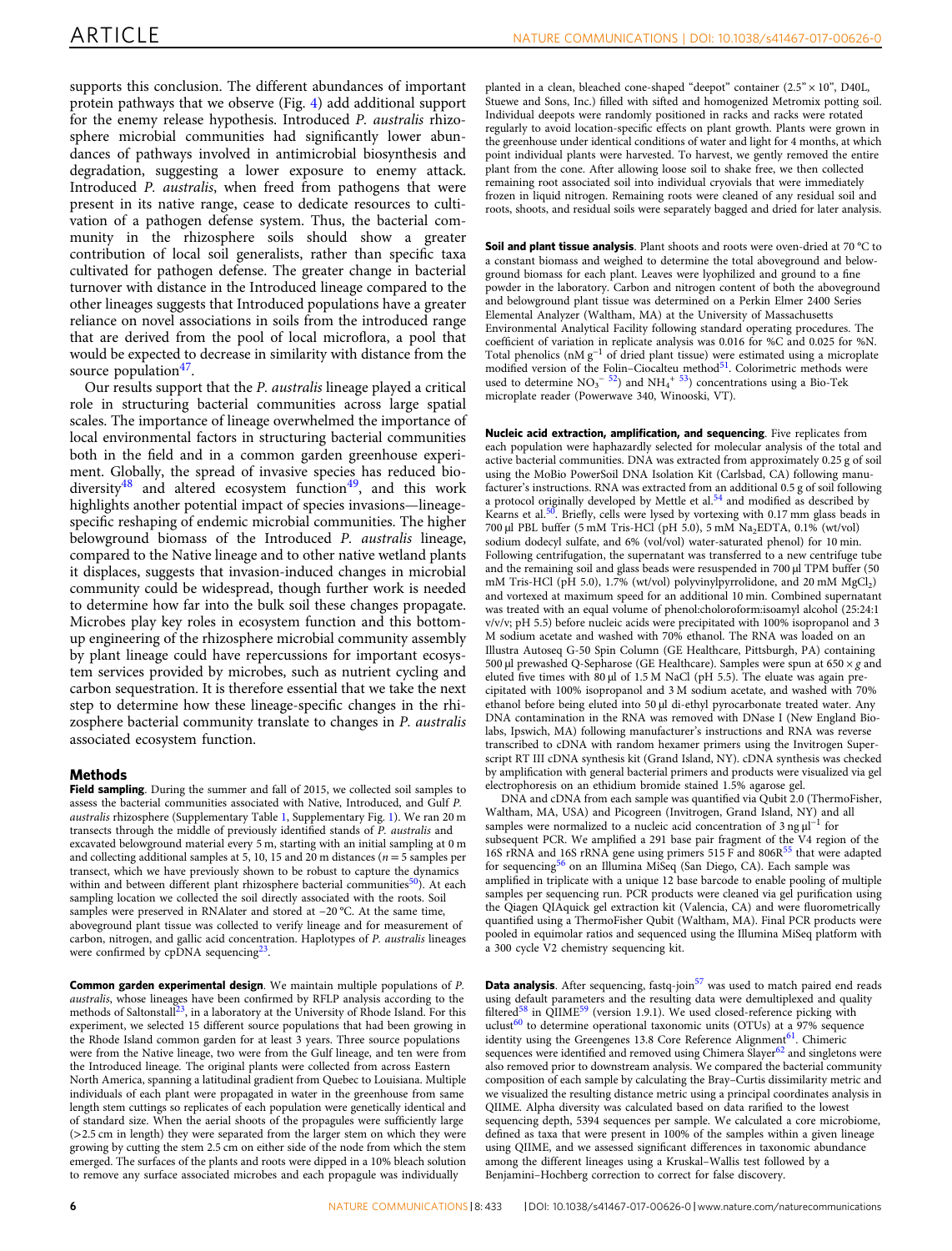<span id="page-8-0"></span>We assessed differences in bacterial community structure among Native, Gulf, and Introduced P. australis lineages using Adonis, which is a  $PERMANOVA<sup>63</sup>$  $PERMANOVA<sup>63</sup>$  $PERMANOVA<sup>63</sup>$ implemented in QIIME, with significance assessed at an alpha of 0.01. We assessed changes in community structure with distance by plotting the pairwise Bray–Curtis dissimilarity coefficient against pairwise distance between locations and calculated the linear regression between the two in R. We used PiCrust<sup>64</sup>, which assigns function based on 16S rRNA marker sequences using an ancestral state reconstruction approach, to determine bacterial metabolisms. To assess differences in potential bacterial metabolisms among lineages, we implemented PiCrust on Galaxy<sup>[64](#page-9-0)–66</sup>, using closed-reference OTU picking in QIIME. The resulting biom file was uploaded to Galaxy [\(http://huttenhower.sph.harvard.edu/galaxy/\)](http://huttenhower.sph.harvard.edu/galaxy/) and data were normalized to account for multiple copies of 16S rRNA in some bacteria. After normalization PiCrust predicted the metagenomic content of each sample. We then used HUManN $^{67}$  $^{67}$  $^{67}$  to generate pathway summaries and separated out those pathways associated with bacterial metabolisms for use in the structural equation model. We tested for significant differences in three specific pathway associated with plant–microbe interactions, toxin and metal detoxification, antimicrobial biosynthesis, and antimicrobial degradation using analysis of variance, followed by Tukey's post-hoc test in R.

Structural equation modeling. We used mixed model Structural Equation Modeling (SEM) $45-47$  $45-47$  $45-47$  to assess the interactions among P. australis lineage, bacterial processes, and plant and soil properties. All data and code for the SEM is available at: at [https://github.com/jebyrnes/phrag\\_common\\_garden\\_sem.](https://github.com/jebyrnes/phrag_common_garden_sem) Parameters in the model included P. australis lineage, above and belowground plant biomass, belowground gallic acid concentration (phenolics), soil percents and nitrogen, and three bacterial parameters: number of OTUs, activity (per taxon ratio of 16S rRNA to the 16S rRNA gene), and metabolism (calculated from KEGG pathways indicated by PiCrust). We allowed P. australis lineage to affect bacterial richness (number of taxa), activity (16S rRNA:16S rRNA gene ratio), and metabolism (based on ancestral state reconstruction of metabolic pathways). Lineage and all ecosystem variables could affect aboveground and belowground biomass, and all variables influenced soil carbon and nitrogen pools, which could also covary.

We fit and evaluated the model using restricted maximum likelihood with the nlme and piecewiseSEM package<sup>[47](#page-9-0), [68](#page-9-0)</sup> in R (version 3.31). Given that lineage was categorical, we evaluated whether different variables influenced one another using  $\chi^2$  Likelihood ratio tests for individual model pieces. We then report the estimated path coefficient. We compared individual lineage effects using post-hoc means adjusted Tukey tests<sup>[69](#page-9-0)</sup>. Exploration of non-additive models with P. australis lineages interacting with different endogenous variables showed no nonlinearities.

Data availability. All sequences associated with this study are available from the Sequence Read Archive under accession numbers SRR4419841 (greenhouse associated sequences) and SRR4420130 (field collected sequences). All data and code associated with the structural equation modeling are available at [https://](https://github.com/jebyrnes/phrag_common_garden_sem) [github.com/jebyrnes/phrag\\_common\\_garden\\_sem.](https://github.com/jebyrnes/phrag_common_garden_sem)

Received: 13 February 2017 Accepted: 13 July 2017 Published online: 05 September 2017

#### References

- 1. Burke, D. J., Hamerlynck, E. P. & Hahn, D. Interactions between the salt marsh grass Spartina patens, arbuscular mycorrhizal fungi, and sediment bacteria during the growing season. Soil Biol. Biochem. 35, 501–511 (2003).
- 2. Bever, J. D., Platt, T. G. & Morton, E. R. Microbial population and community dynamics on plant roots and their feedbacks on plant communities. Annu. Rev. Microbiol. 66, 265–283 (2012).
- 3. Brucker, R. M. & Bordenstein, S. R. The roles of host evolutionary relationships (Genus: Nasonia) and development in structuring microbial communities. Evolution 66, 349–362 (2012).
- 4. Org, E. et al. Genetic and environmental control of host-gut microbiota interactions. Genome Res. 25, 1558–1569 (2015).
- 5. Davenport, E. R. Elucidating the role of the host genome in shaping microbiome composition. Gut Microbes 7, 178–184 (2016).
- 6. Horton, M. W. et al. Genome-wide association study of Arabidopsis thaliana leaf microbial community. Nat. Comm. 5, 5320 (2014).
- 7. Peiffer, J. A. et al. Diversity and heritability of the maize rhizosphere microbiome under field conditions. Proc. Natl Acad. Sci. USA 110, 6548–6553 (2013).
- 8. Micallef, S. A., Shiaris, M. P. & Colón-Carmona, A. Influence of Arabidopsis thaliana accessions on rhizobacterial communities and natural variation in root exudates. J. Exp. Bot. 60, 1729–1742 (2009).
- 9. Mahoney, A. K., Yin, C. & Hulbert, S. H. Community structure, species variation, and functional characterization of rhizosphere-associated bacteria of different winter wheat (Triticum aestivum) cultivars. Front. Plant Sci. 8, 132 (2017).
- 10. Aira, M., Gómez-Brandón, M., Lazcano, C., Bååth, E. & Domínguez, J. Plant genotype strongly modifies the structure and growth of maize rhizosphere microbial communities. Soil. Biol. Biochem. 42, 2276–2281 (2010).
- 11. Bouffaud, M.-L. et al. Is diversification history of maize influencing selection of soil bacteria by roots? Mol. Ecol. 21, 195–206 (2012).
- 12. Edwards, J. et al. Structure, variation, and assembly of the root-associated microbiomes of rice. Proc. Natl Acad. Sci. USA 112, E911–E920 (2015).
- 13. Shakya, M. et al. A multifactor analysis of fungal and bacterial community structure in the root microbiome of mature Populus deltoids trees. PLoS ONE 8, e76382 (2013).
- 14. Busby, P. E. et al. Research priorities for harnessing plant microbiomes in sustainable agriculture. PLoS Biol. 15, e2001793 (2017).
- 15. Reinhart, K. O. & Callaway, R. M. Soil biota and invasive plants. New. Phytol. 170, 445–457 (2006).
- 16. Blossey, B. & Notzold, R. Evolution of increased competitive ability in invasive nonindigenous plants: a hypothesis. J. Ecol. 83, 887–899 (1995).
- 17. Hulme, P. E. et al. Bias and error in understanding plant invasion impacts. Trends Ecol. Evol. 28, 212–218 (2013).
- 18. Meyerson, L. A., Cronin, J. T. & Pyšek, P. Phragmites australis as a model organism for studying plant invasions. Biol. Invasions 9, 2421–2431 (2016).
- 19. Lambertini, C. et al. Tracing the origin of Gulf Coast Phragmites (Poaceae): a story of long-distance dispersal and hybridization. Am. J. Bot. 99, 538–551 (2012).
- 20. Saltonstall, K. Cryptic invasion by a non-native genotype of the common reed, Phragmites australis, into North America. Proc. Natl Acad. Sci. USA 99, 2445–2449 (2002).
- 21. Hauber, D. P., White, D. A., Powers, S. P. & DeFrancesch, F. R. Isozyme variation and correspondence with unusual infrared reflectance pattern in Phragmites australis (Poaceae). Plant Syst. Evol. 178, 1–9 (1991).
- 22. Pellgrin, D. & Hauber, D. P. Isozyme variation among populations of the clonal species Phragmites australis (Cav.) Trin. ex Steudel. Aquat. Bot. 63, 241–259 (1999).
- 23. Saltonstall, K. A rapid method for identifying the origin of North American Phragmites populations using RFLP analysis. Wetlands 23, 1043–1047 (2003).
- 24. Saltonstall, K. & Hauber, D. Notes on Phragmites australis (Poaceae: Arundinoideae) in North America. J. Bot. Res. Inst. Texas 1, 385–388 (2007).
- 25. Hauber, D. P., Saltonstall, K., White, D. A. & Hood, C. S. Genetic variation in the common reed Phragmites australis in the Mississippi River Delta marshes: evidence for multiple introductions. Estuar. Coasts 34, 851–862 (2011).
- 26. Colin, R. & Eguiarte, L. E. Phylogeographic analyses and genetic structure illustrate the complex evolutionary history of Phragmites australis in Mexico. Am. J. Bot. 103, 876–887 (2016).
- 27. Meyerson, L. A., Lambert, A. M. & Saltonstall, K. A tale of three lineages: expansion of common reed (Phragmites australis) in the US Southwest and Gulf Coast. Invasive Plant Sci. Manag. 3, 515–520 (2010).
- 28. Ma, B., Lv, X., Warren, A. & Gong, J. Shifts in diversity and community structure of endophytic bacteria and archaea across root, stem and leaf tissues in the common reed, Phragmites australis, along a salinity gradient in a marine tidal wetland of northern China. Antonie Van Leeuwenhoek 104, 759–768 (2013).
- 29. Fierer, N. & Jackson, R. B. The diversity and biogeography of soil bacterial communities. Proc. Natl. Acad. Sci. USA 103, 626–631 (2006).
- 30. Lauber, C. L., Hamady, M., Knight, R. & Fierer, N. Pyrosequencing-based assessment of soil pH as a predictor of soil bacterial community structure at the continental scale. Appl. Environ. Microbiol. 75, 5111–5120 (2009).
- 31. Borruso, L., Bacci, G., Mengoni, A., DePhilippis, R. & Brusetti, L. Rhizosphere effect and salinity competing to shape microbial communities in Phragmites australis (Cav.) Trin. ex-Steud. FEMS Microbiol. Lett. 359, 193–200 (2014).
- 32. Langille, M. et al. Predictive functional profiling of microbial communities using 16S rRNA marker gene sequences. Nat. Biotech. 31, 814–821 (2013).
- 33. Shipley, B. Confirmatory path analysis in a generalized multilevel context. Ecology 90, 363–368 (2009).
- 34. Grace, J. B. et al. Guidelines for a graph-theoretic implementation of structural equation modeling. Ecosphere 3, 1–44 (2012).
- 35. Lefcheck, L. piecewiseSEM: Piecewise structural equation modeling in R for ecology, evolution, and systematics. Methods Ecol. Evol. 573, 573–579 (2015).
- 36. Allen, W. J., Meyerson L. A., Flick, A. J. & Cronin J. T. Indirect effects of plantsoil feedbacks on competition between native and invasive wetland plants. Preprint at <http://www.biorxiv.org/content/early/2017/07/07/160523> (2017).
- 37. Hansen, R. Shasta ground sloth food habits, Ramparts Cave, Arizona. Paleobiology. 4, 302–319 (1978).
- 38. Orson, R. A. A paleoecological assessment of Phragmites australis in New England tidal marshes: changes in plant community structure during the last few millennia. Biol. Invasions 1, 149–158 (1999).
- 39. Nelson, E. B. & Karp, M. Soil pathogen communities associated with native and non-native Phragmites australis, populations in freshwater wetlands. Ecol. Evol. 3, 5254–5267 (2013).